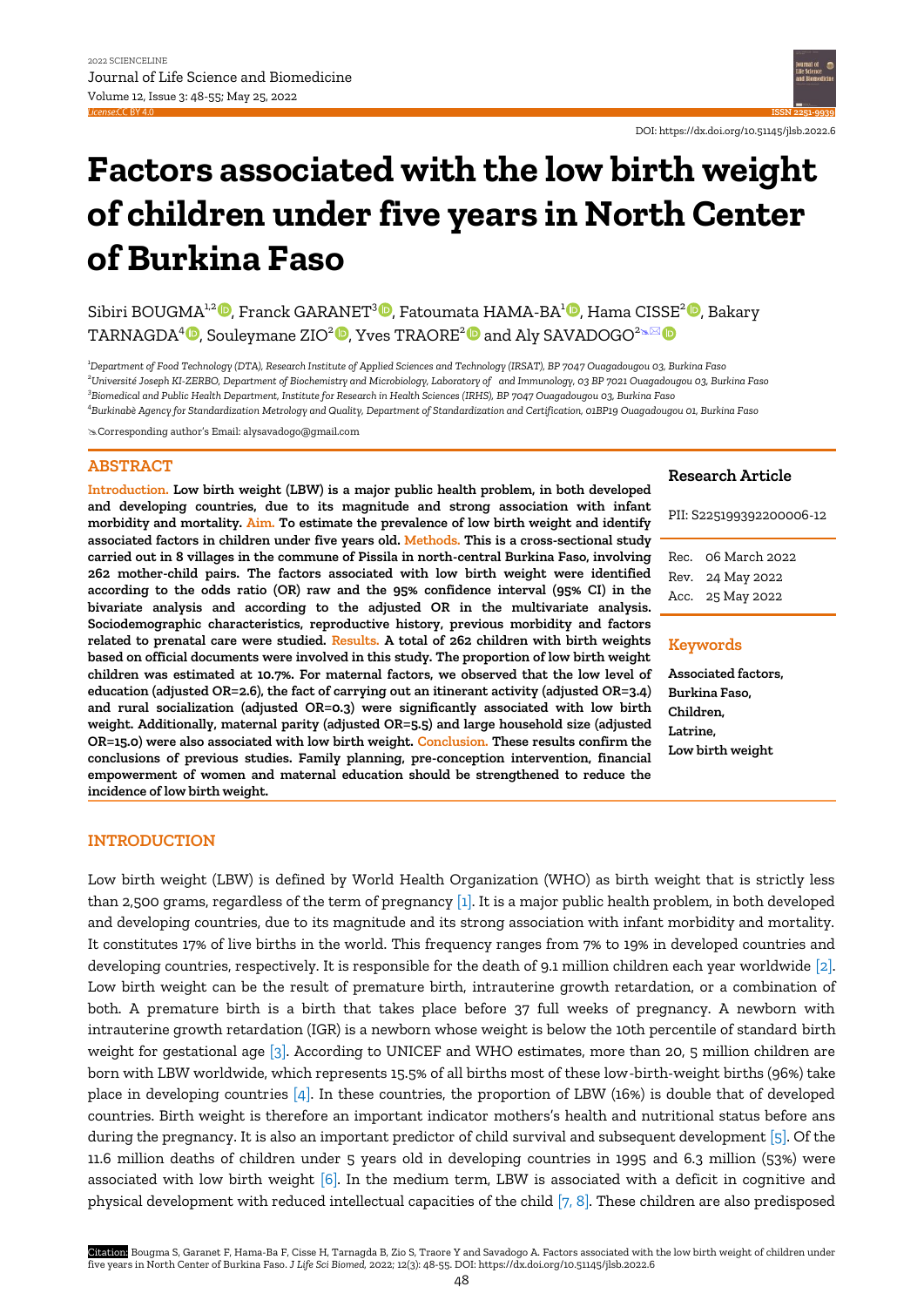to chronic and cardiovascular pathologies linked to diet in adulthood [\[9\].](#page-7-0) This has major consequences for societies, in terms of losses in human capital and economic productivity. The causes and consequences of LBW are complex and play an important role in the life cycle of the individual. This cycle constitutes the nutritional environment which is an important determinant of an individual's state of health and subsequent growth.

Infant mortality remains very high and of great concern in developing countries and it is therefore entirely justified to continue investigations on this key indicator of birth weight [\[10\].](#page-7-0) In developing countries, low birth weight is observed in different ways, particularly with quite disparate prevalence within countries. In Burkina Faso, very few studies are been conducted.

The objective of this study was to identify factors associated with low birth weight in children under five years old in Pissila municipality of Burkina Faso. More specifically, this involved estimating the prevalence of low birth weight and identifying factors associated with low birth weight.

## **MATERIALS AND METHODS**

## **Ethical approval**

This research was granted by the health authorities of the region and approved by the Institutional Health Research Ethics Committee of the Institute of Health Sciences Research under the number 86-2019/CEIRES of 04 November 2019. The objectives of the survey were explained in detail to the participants. Participation was voluntary and each participant signed an informed consent form after which she was interviewed. In addition, they were free to withdraw from the study at any time.

## **Study area**

This study was carried out in the rural commune of Pissila in Nord Center region of Burkina Faso. In 2015, this commune was made up of 68 administrative villages and its population was estimated at 100,353 inhabitants distributed among 13,639 households for an area of 1678 km $^2$ , i.e. a density of 60 inhabitants per km $^2$ [\[5\].](#page-7-0) 

## **Data collection procedure**

Authorization was obtained from the North Center regional health directorate to carry out the surveys. Explanations on the conduct and purpose of the study were provided to all participants before obtaining informed consent. The information was collected from the mothers and from the pregnancy follow-up files using a questionnaire established for this purpose. The data collected were mainly the characteristics of the mother, the household and the anthropometric parameters of the child. The anonymity of the questionnaires ensured the confidentiality of the data.The informed consent of the respondents was a prerequisite for any collection of information by our teams of investigators. In addition, the study was conducted with strict respect for the populations and their cultural values. In addition, the information relating to the respondents was anonymous.

#### **Sampling procedure**

This is a cross-sectional study, covering mothers and children under five years. We used a random sampling method with the three-stage cluster sampling technique as follows: A) the first degree concerned the villages of the department; B) the second degree was the choice of households; C) in the third degree, we have children under five years.

The selection procedure consisted of a random draw of 15 villages out of the 68 in the commune. Then we did a random draw of 300 households, or an average of 20 households per village. In each selected household, all records of mother-child couples were reviewed. Excluded from the study are mother-child couples whose records do not contain information on the variables studied (date of birth, prenatal consultation follow-up, etc.).

The minimum size was estimated at 235 children. In order to take into account the imponderables, we added to this number 10% and we obtained 258 children. The final sample becomes 262 children, or 17 children per village. We previously trained six investigators in taking anthropometric measurements, in translating certain concepts of the questionnaires into the local language and in the clinical criteria of malnutrition. Investigators were divided into three teams of two pairs in the field. Each team had a supervisor in charge of data collection. Community health workers acted as guides to facilitate our access to households.

A pretexted three-part questionnaire was used to collect informations such as:

Citation: Bougma S, Garanet F, Hama-Ba F, Cisse H, Tarnagda B, Zio S, Traore Y and Savadogo A. Factors associated with the low birth weight of children under five years in North Center of Burkina Faso. *J Life Sci Biomed,* 2022; 12(3): 48-55. DOI: https://dx.doi.org/10.51145/jlsb.2022.6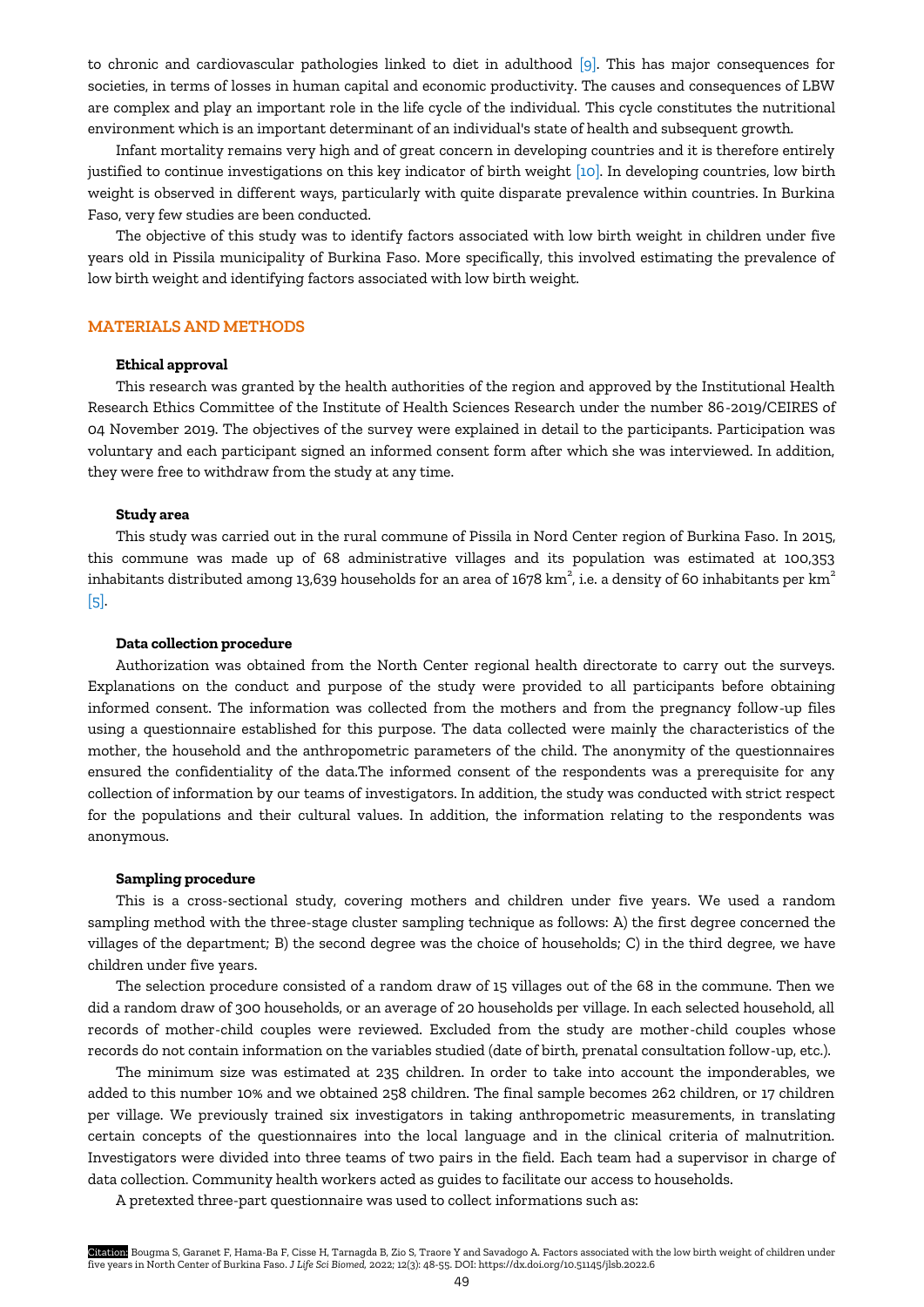-the first part focused on the children, namely their socio-demographic characteristics, their feeding practices, their vaccination status and their nutritional status and associated morbidity;

-the socio-demographic characteristics of the children were: gender, age in months, birth order, birth weight. The date of birth of the children was collected from official documents (birth certificate extract, supplementary judgment, health record);

-the second part concerned maternal characteristics such as age, current occupation, level of education, marital status, place of residence and place of delivery of the mother;

-the third part focused on the characteristics of the households: the existence of latrines, the source of drinking water, the number of people living in the household and the characteristics of the dwelling.

## **Statistical analysis**

The data were analyzed under STATA 12.0. A description of the population according to different maternal characteristics, parameters related to the societal environment and birth weight was expressed by means and standard deviations and proportions. Comparisons were made to identify factors associated with low birth weight (LBW). Birth weight, divided into two groups (<2,500 grams and ≥2,500 grams) was considered as the dependent variable. Maternal characteristics such as age, level of education, occupation as well as household characteristics were the independent variables. Chi-square  $(X^2)$  and Student statistical tests were used with a significant cutoff of 5%. Univariate analysis was performed to find the most relevant variables. The adjustment was made using logistic regression. Factors achieving a significance level of P<0.05 were selected as candidate variables for multivariate analysis. They were introduced into a series of multiple logistic regression models by the block entry method.

# **RESULTS**

A total of 262 children were recruited with birth weights on official documents. The results for the birth weight of children values are shown in Table 1. It emerged from this study that more than one in ten children (10.7%) had low birth weight (less than 2,500 g) and 78 children (29.8%) weighed between 2,500 and 2,800 g. Among children born at normal weight, around one third of children (29.8%) weighed between 2,500 and 2,800 g. The average of low birth weight was 2242.8±240.3 g with extremes of 1200 and 2450 g. The proportion of low birth weight children is higher in female children (57.1%) compared to that found in male children (42.9%; Table 1).

### **Nutritional status of children**

We note that children with low birth weight presented a very alarming nutritional situation. Indeed, nearly (39.3%) with a birth weight less than 2,500 g suffer from growth retardation against 26.9% in children with a birth weight greater than or equal to 2,500 g (Figure 1). Underweight affects half (50%) of children born at low birth weight compared to 22.6% of children with normal birth weight. In addition, 14.3% of low birth weight children are wasted compared to 8.6% of children with normal birth weight. The prevalence of the different types of malnutrition observed in low-birth-weight children are more or less critical according to the WHO  $(2006)$  [\[11\].](#page-7-0)

#### **Maternal factors associated with low birth weight in logistic regression**

The proportion of children with low birth weight was highest among first-time mothers (42.9%). On the other hand, it is weaker in pauciparous (25.0%) and multiparous mothers (32.1%). This difference is statistically significant (P=0.001). The distribution of birth weights according to the characteristics of the mother is recorded in Table 2.

| <b>Sex</b><br>Birthweight(q) | Girls, $n$ $(\%)$ | Boys, $n$ $(\%)$ | All         |
|------------------------------|-------------------|------------------|-------------|
| <2500                        | 16(57.1)          | 12(42.9)         | 28(10.7)    |
| 2500-2800                    | 40(51.2)          | 38 (48.8)        | 78 (29.8)   |
| 2801-3000                    | 30(58.8)          | 21(41.2)         | 51(19.5)    |
| > 3000                       | 54(51.4)          | 51(48.6)         | 105(40.1)   |
| Total                        | 140 (53.4)        | 122(46.6)        | 262 (100.0) |

**Table 1.** Distribution of the birth weight of children in comparison with sex.

n= Number

Citation: Bougma S, Garanet F, Hama-Ba F, Cisse H, Tarnagda B, Zio S, Traore Y and Savadogo A. Factors associated with the low birth weight of children under five years in North Center of Burkina Faso. *J Life Sci Biomed,* 2022; 12(3): 48-55. DOI: https://dx.doi.org/10.51145/jlsb.2022.6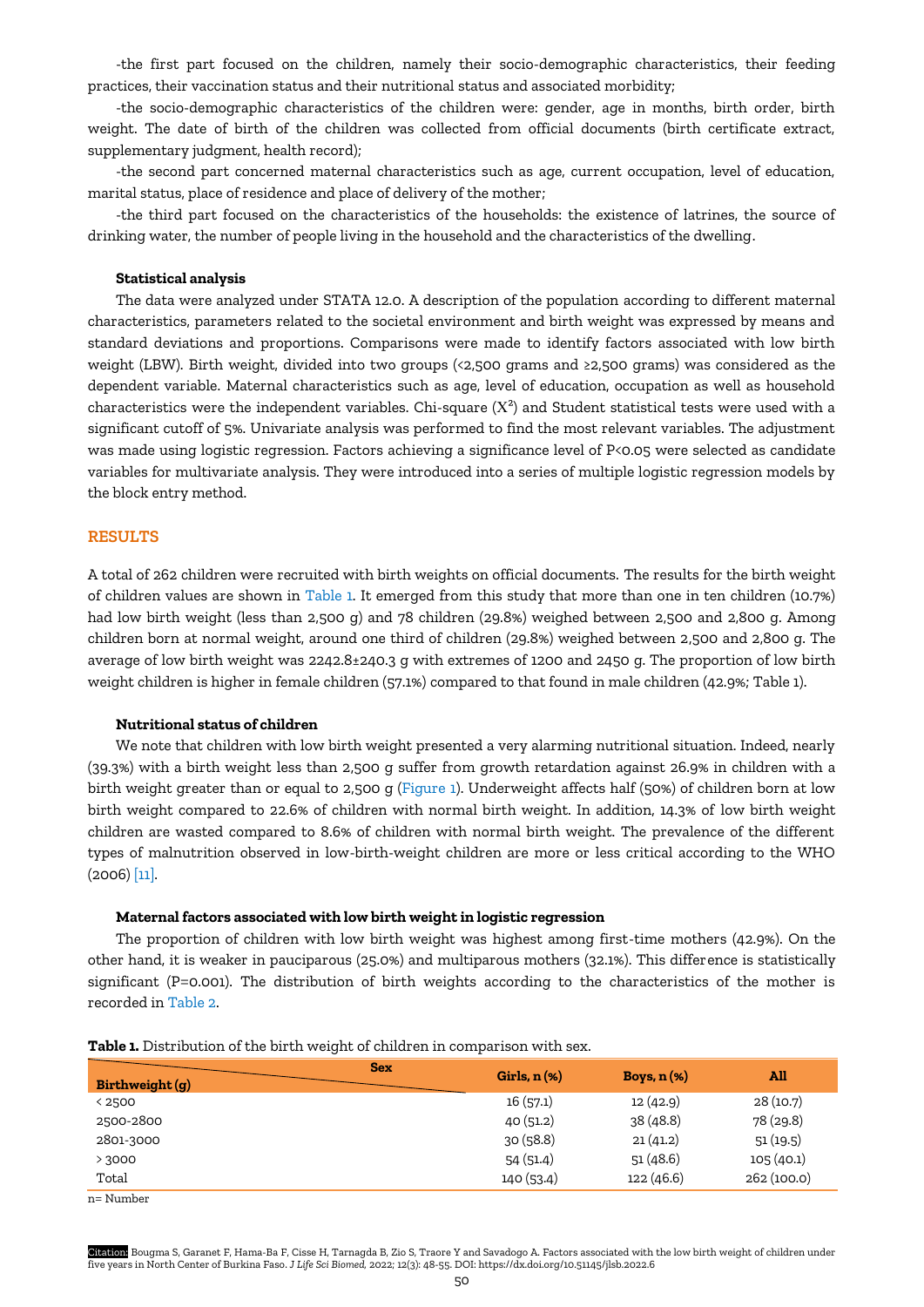

## **Figure 1.** Nutritional status of children

|                                     | <b>Birth weight</b> |                | <b>Univaried analysis</b> |       | <b>Logistic regression</b> |         |
|-------------------------------------|---------------------|----------------|---------------------------|-------|----------------------------|---------|
| <b>Variables</b>                    | < 2500 g            | $\geq$ 2500 g  | Crude OR<br>[CI 95%]      | p     | OR adjusted<br>[CI 95%]    | P value |
| Mother's occupation                 | $(*) (n=28)$        | $(\%)$ (n=234) |                           |       |                            |         |
| Any activity                        | 17.8                | 41.1           | $\mathbf 1$               |       | $\mathbf 1$                |         |
| Street vendors                      | 57.2                | 47.0           | $3.6$ [2.1-9.4]           | 0.002 | 4.4 [2.5-9.4]              | 0.003   |
| Food vendors                        | 25.0                | 11.9           | $1.4$ [0.9-8.6]           | 0.051 | $1.1$ [0.7-9.6]            | 0.061   |
| Mother's education level            |                     |                |                           |       |                            |         |
| High school                         | 3.6                 | 5.6            | $\mathbf 1$               |       | $\mathbf 1$                |         |
| Without level education             | 75.0                | 85.5           | $3.5$ [1.5-8.7]           | 0.007 | 2.6 [0.9-6.4]              | 0.006   |
| Primaryschool                       | 21.4                | 8.9            | 2.7 [0.9-7.5]             | 0.064 | $2.1$ [0.8-7.4]            | 0.054   |
| Mother's marital status             |                     |                |                           |       |                            |         |
| Monogamous                          | 32.1                | 40.5           | $\mathbf{1}$              |       | $\mathbf{1}$               |         |
| Polygamous                          | 67.9                | 59.5           | 4.5 [5.3-9.7]             | 0.003 | 5.6 [6.5-9.9]              | 0.002   |
| Mother's age at childbirth          |                     |                |                           |       |                            |         |
| > 30 years                          | 3.6                 | 25.2           | $\mathbf{1}$              |       | $\mathbf 1$                |         |
| < 20 years                          | 75.0                | 04.3           | $3.5$ [1.4-8.6]           | 0.007 | $3.8$ [1.5-9.6]            | 0.005   |
| 20-30 years                         | 21.4                | 70.5           | $2.7$ [1.1-7.4]           | 0.043 | 2.8 [0.9-7.5]              | 0.053   |
| <b>Prenatal consultations (PNC)</b> |                     |                |                           |       |                            |         |
| $\geq 4$ PNC                        | 89.3                | 85.9           | $\mathbf 1$               |       | $\mathbf 1$                |         |
| $<$ 4 PNC                           | 10.7                | 14.1           | $1.8$ [1.0-2.6]           | 0.049 | $1.4$ [0.3-4.6]            | 0.092   |
| Mother's parity                     |                     |                |                           |       |                            |         |
| Multiparous                         | 32.1                | 47.9           | $\mathbf{1}$              |       | $\mathbf{1}$               |         |
| Primiparous                         | 42.9                | 14.9           | $3.9$ [1.5-5.6]           | 0.002 | $5.5$ [1.6-18]             | 0.001   |
| Pauciparous                         | 25.0                | 37.2           | $1.8$ [ $1.6 - 3.3$ ]     | 0.062 | $1.8$ [1.5-3.3]            | 0.060   |

|  | Table 2. Maternal factors associated with low birth weight. |  |  |  |  |  |  |
|--|-------------------------------------------------------------|--|--|--|--|--|--|
|--|-------------------------------------------------------------|--|--|--|--|--|--|

OR: Odd Ratio; CI: Confidence Interval. Only the values of P less than 0.05 associated with a Confidence Interval not including the value 1 are significant and indicated in bold characters

The proportion of low birth weight was higher (57,2%) among mothers with gainful activity compared to 17.8% who did not have any activity (P<0.05). A percentage of 75% of low birth weights are from mothers with no educational attainment and only 3.6% have reached at least high school. Polygamous mothers had the highest proportion of children (67.9%) born low birth weight compared to 32.1% among monogamous mothers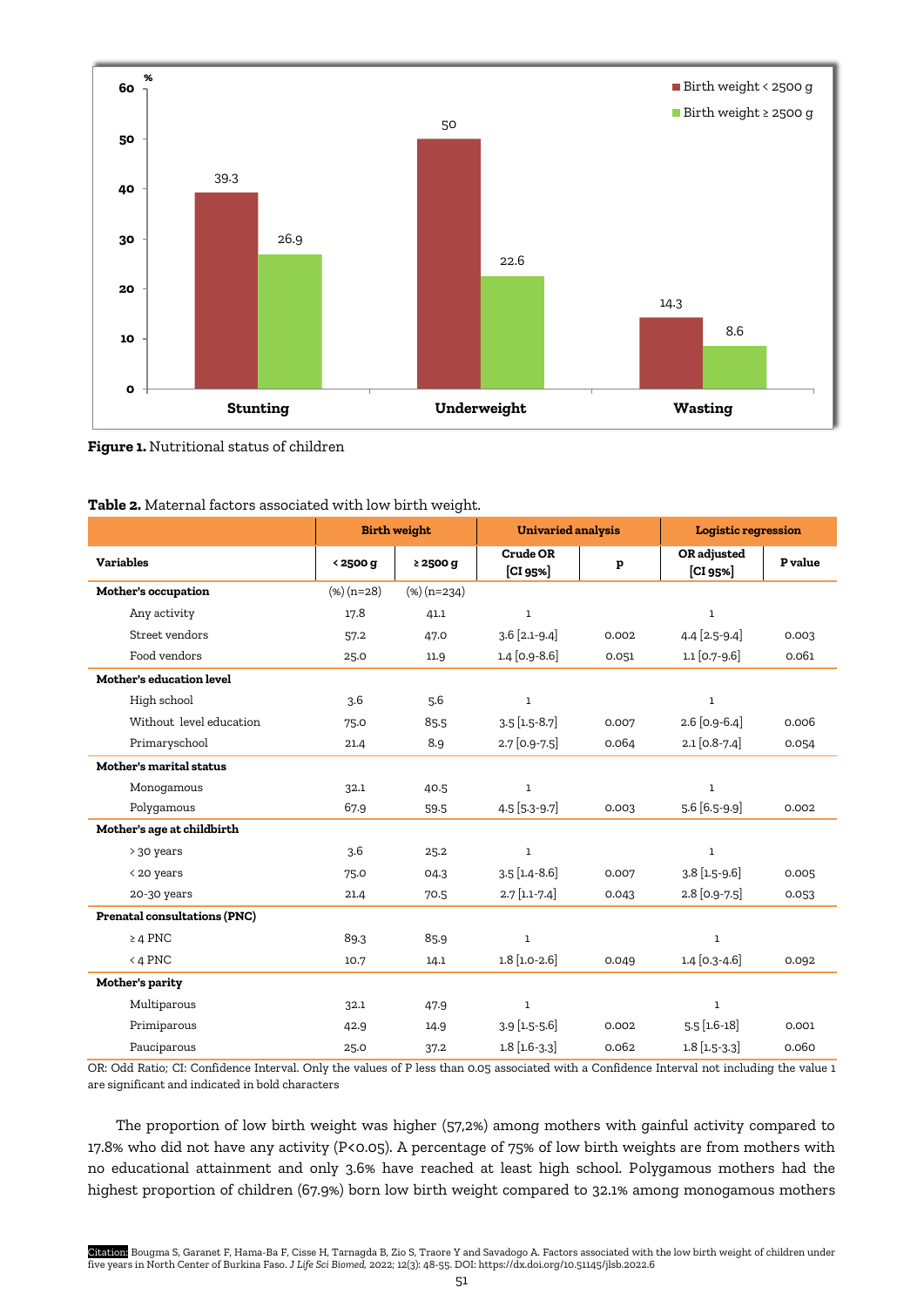(P<0.05). We were able to show a statistically significant difference (P<0.05) between the proportion of children with low birth weight among mothers under 20 years old (75%) compared to mothers aged 20 and over (25%) (Table 2).

Mothers had an average age of 26.7 years old with extremes ranging from 17 to 49 years old. Mothers over the age of 30 had a low proportion of children (3.6%) born with low birth weight. Nearly one in ten children (10.7%) born with a low weight received at most four prenatal consultations carried out by their mothers compared to 89.3% who had at least four prenatal consultations (P=0.394). Regarding the mother's parity, it appears that the proportion of low birth weight is highest (42.9%) among first-time mothers (mothers who have had their first childbirth). On the other hand, this proportion was 32.1% among children of multiparous mothers and 25% among pauciparous (P<0.05). Several factors were identified by univariate analysis (Table 2). The exercise of a walking activity as well as the low level of study of the mother were significantly associated with low birth weight (OR [95% CI]=3.6 [2.1-9.4], P<0.05) and (OR [95% CI]=3.5 [1.5-8.7], P<0.05) respectively. Polygamy (OR [95% CI]=4.5 [5.3-9.7], P<0.05), young age of the mother (OR [95% CI]=3.5 [1.4-8.6], P<0.05) and primiparity (OR [95% CI]=3.9 [1.5-5.6], P<0.05) increased the risk of occurrence of LBW. In logistic regression, the factors associated with LBW were maternal age less than 20 years (OR=3.5 [1.4-8.6], exercise of a walking activity (OR=4.6 [2.1-10.4], low level of education (OR=3.5 [1.4-8.7]) and mother's parity (OR=3.93 [1.5-5.6]. Only prenatal consultations were not significantly associated with LBW (OR [95% CI]=1.4 [0.3-4.6], P<0.05).

## **Societal environment**

Environmental factors associated with low birth weight are listed in Table 3. The mother's socialization environment, the proportion of low birth weight children was highest among women who grew up in rural areas compared to 25% of those who grew up in urban areas (P<0.05). In terms of sanitation, more than half (53.6%) of children born with a low weight lived in households without latrines and used the bush as a toilet place against 46.6% living in households with latrines (P=0.05). Factors related to the societal environment associated with low birth weight were identified by univariate analysis. These are the large household size (five people and more) (OR=14.9 [1.9-23.6], P<0.05), the mother's socialization in rural areas (OR=10.1 [6.4- 15.7], P<0.05 and the absence of latrines in the household (OR=1.5 [1.1-2.4], P=0.043) which were significantly associated with LBW. The association between the presence of latrines in the household and the LBW, although significant in univariate analysis disappeared during logistic regression analysis (P=0.052).

|                                        | <b>Birthweight</b> |               | <b>Univariated analysis</b> |                | <b>Logistic regression</b> |                |  |
|----------------------------------------|--------------------|---------------|-----------------------------|----------------|----------------------------|----------------|--|
| <b>Variables</b>                       | < 2500 g           | $\geq$ 2500 g | <b>Crude OR</b><br>[CI 95%] | <b>P</b> value | OR adjusted<br>[CI 95%]    | <b>P</b> value |  |
| Household size                         | $(\%)(n=28)$       | $(\%)(n=234)$ |                             |                |                            |                |  |
| $\leq$ 5 people                        | 3.6                | 6.4           | ı                           |                | 1                          |                |  |
| 5-10 people                            | 53.6               | 50.4          | 14.9 [1.9-23.6]             | 0.009          | 15.0 [1.9-23.6]            | 0.007          |  |
| $\geq$ 11 people                       | 42.8               | 43.2          | $0.68$ [0.13-4.64]          | 0.592          | $0.7$ [0.1-4.7]            | 0.558          |  |
| Mother's socialization environment     |                    |               |                             |                |                            |                |  |
| Urban                                  | 25.0               | 9.8           | ı                           |                | $\mathbf{1}$               |                |  |
| Rural                                  | 75.0               | 90.2          | 10.1 [6.4-15.7]             | 0.002          | 11 [6.5-15.9]              | 0.001          |  |
| Existence of latrines in the household |                    |               |                             |                |                            |                |  |
| Yes                                    | 46.4               | 39.3          | ı                           |                | $\mathbf{1}$               |                |  |
| No                                     | 53.6               | 60.7          | $1.5$ [1.1-2.4]             | 0.04           | $1.6$ [1.4-2.7]            | 0.052          |  |

**Table 3.** Environmental factors associated with low birth weight

OR: Odd Ratio; CI: Confidence Interval. Only the values of p less than 0.05 associated with a confidence interval not including the value 1 are significant and indicated in bold characters.

## **DISCUSSION**

The study revealed some factors related to low birth weight in a rural context in Burkina Faso. Low birth weight is higher in this study. The high proportion of LBW among mothers under 20 could be explained by the early marriage of girls, which is very common in rural areas. In addition, several studies have shown the influence of maternal nutrition during pregnancy on the weight of newborns [\[12-15\].](#page-7-0) This supports the thesis of a real public health problem. Higher prevalence has been reported by others studies which were 14.3% and 20.1% and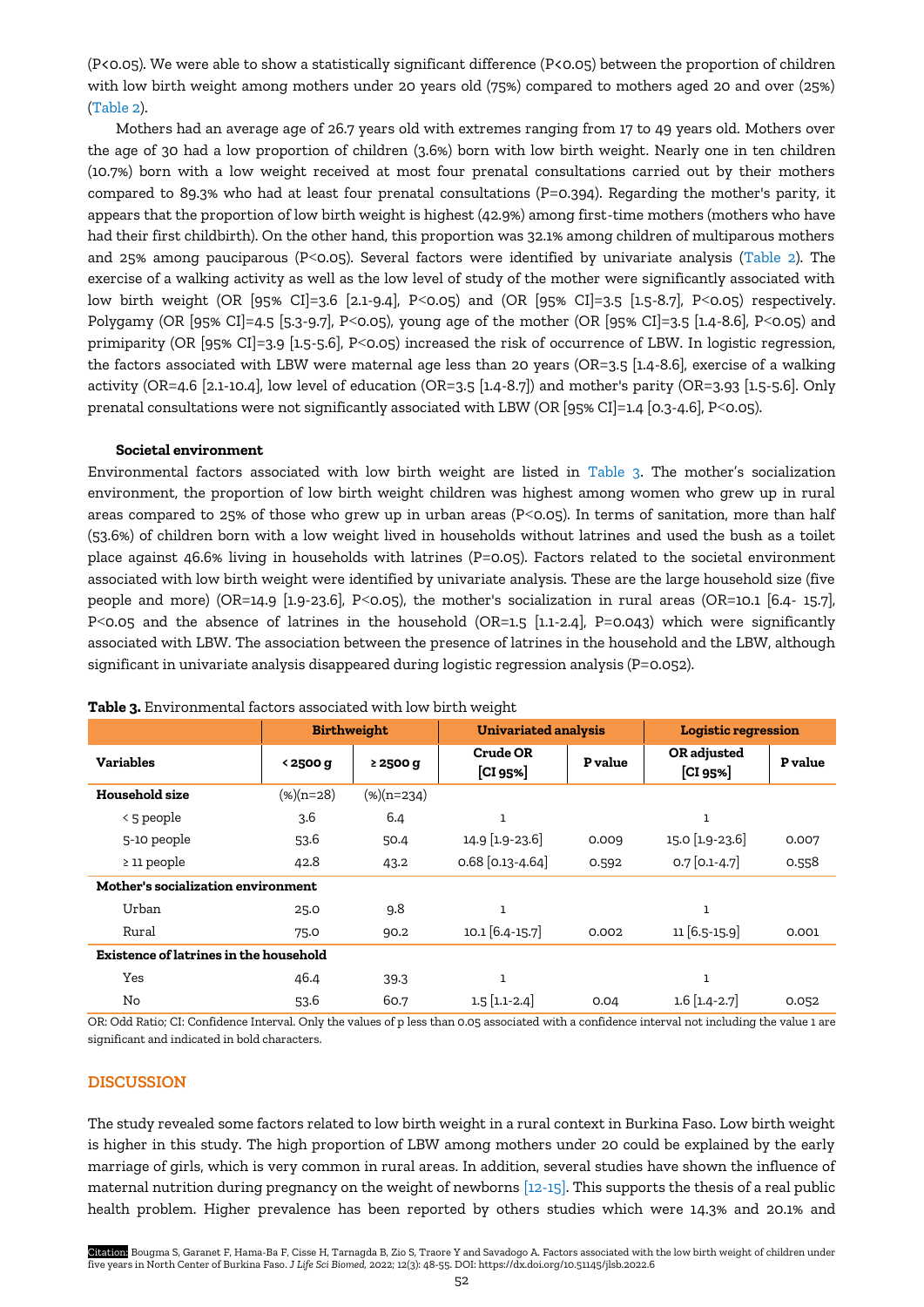respectively [\[16, 17\].](#page-7-0) However, our result was lower than that found by [Chaman et al.](#page-7-0) [18] which was 7.2%. A study by [Kusin](#page-7-0) et al. [15] published in the Lancet in 1992 showed that in a community where women of childbearing age with chronic energy deficiency gave birth to low birth weights.

In rural areas in Burkina Faso, prevalence of 17% and 16% of LBW higher than our study were reported in 2004 and 2006 respectively [\[19\].](#page-7-0) Birth weight is an important indicator of the health and nutritional status of the mother before and during pregnancy. It is also an important predictor of child survival and subsequent development [\[20\].](#page-7-0) The proportion of underweight children at birth (7.8%) is comparable to that found in Kenya (6.9%) and Lesotho (7.7%), but it is lower than the value found in health centers (10.6%) and in hospitals (between 12% and 18%) in Tanzania [\[21\].](#page-7-0) The young age of the mother was associated with LBW in multivariate analysis (P<0.05). This is consistent with the results of other studies which have concluded that the birth of a low birth weight is more common at the extremes of reproductive life (<19 years old and >35 years old) [\[22-24\].](#page-7-0) The younger mother, the lower the birth weight, the greater the risk of giving a low birth weight. This observation has been made in several studies [\[15, 25\].](#page-7-0) The vast majority of children born with an LBW belonged to very young first-time mothers, the hypotheses mentioned would be a physiological immaturity of the maternal organism on the one hand and on the other hand an insufficiency of energy reserves according to certain authors [\[26\]](#page-7-0).

The mother's remunerative activity was strongly associated with LBW (P<0.05). Several studies have shown that a woman who has a professional activity is subject to a certain number of professional risks (stress, intense physical work, etc.). The involvement of these professional risks, especially stress (physical or psychological) would be responsible in the occurrence of LBW in general and in premature birth in particular [\[27, 28\].](#page-7-0) Studies have shown that primiparity is a protective factor against unfavorable fetal outcomes and especially LBW and the increase in parity is a factor favoring unfavorable pregnancy outcomes in the mother and child fetus [\[29, 30\].](#page-7-0) For educational attainment, a statistical association was observed between the mother's low level of education and the proportion of low-birth-weight children (P<0.05). Some studies reported that the level of education of mother is a socio-economic factor important related to birth weight of the newborn [\[31-33\].](#page-7-0)  A higher maternal education level may be associated with higher family income and better nutrition, which could lead to improved birth weight. Research has shown that risk factors such as low maternal education or low family income could affect pregnancy outcome regardless of the appropriateness of using antenatal care [\[32, 34\].](#page-7-0) We also noted a link between mother's parity and the proportion of LBW children. In fact, children of first-time mothers were more exposed to low birth weight than those of multiparous mothers in our study (P<0.05). The observations are similar to those of some authors who reported that primiparity was a predisposing factor to LBW [\[16\].](#page-7-0) In this study, a significant association was not observed between the number of antenatal visits and LBW during logistic regression analysis (P=0.394). Yet, it is recognized that a low number of antenatal visits is associated with a higher risk of LBW [\[35-37\].](#page-7-0) 

Some authors have reported that the risk of having LBW was higher in pregnant women who did not follow PNC [\[16, 38\].](#page-7-0) On the social level, our study found a correlation between the proportion of children with low birth weight and the size of the household of at least five people living there (P<0.05). Most large households in rural areas live in disadvantaged conditions. These households often face chronic food insecurity exposing women to undernourishment and malnutrition. In addition, authors have reported that maternal malnutrition is a major determinant of LBW [\[39, 40\]](#page-7-0). In addition, it was found that the proportion of children with LBW was strongly correlated with the socialization of the mother in rural areas (P<0.05). Most of these mothers who grew up in this environment are not educated and do not have enough knowledge and information about antenatal care.

# **CONCLUSION**

The study revealed that low birth weight is a major public health problem with harmful consequences on morbidity, mortality, growth and psychomotor development of the child, during the first three months of life. More generally, low birth weight is a factor that threatens the survival of the child, both during the neonatal and infantile period. Child health is a key issue for the future of a country. It emerges from this study that the birth weight of the child is strongly linked to maternal characteristics such as occupation, age, parity and level of education. In addition, the societal environment such as the mother's socializing environment and household size influences birth weights. It is therefore urgent, particularly for developing countries, to continue and intensify their efforts to improve the living conditions of women of childbearing age in order to considerably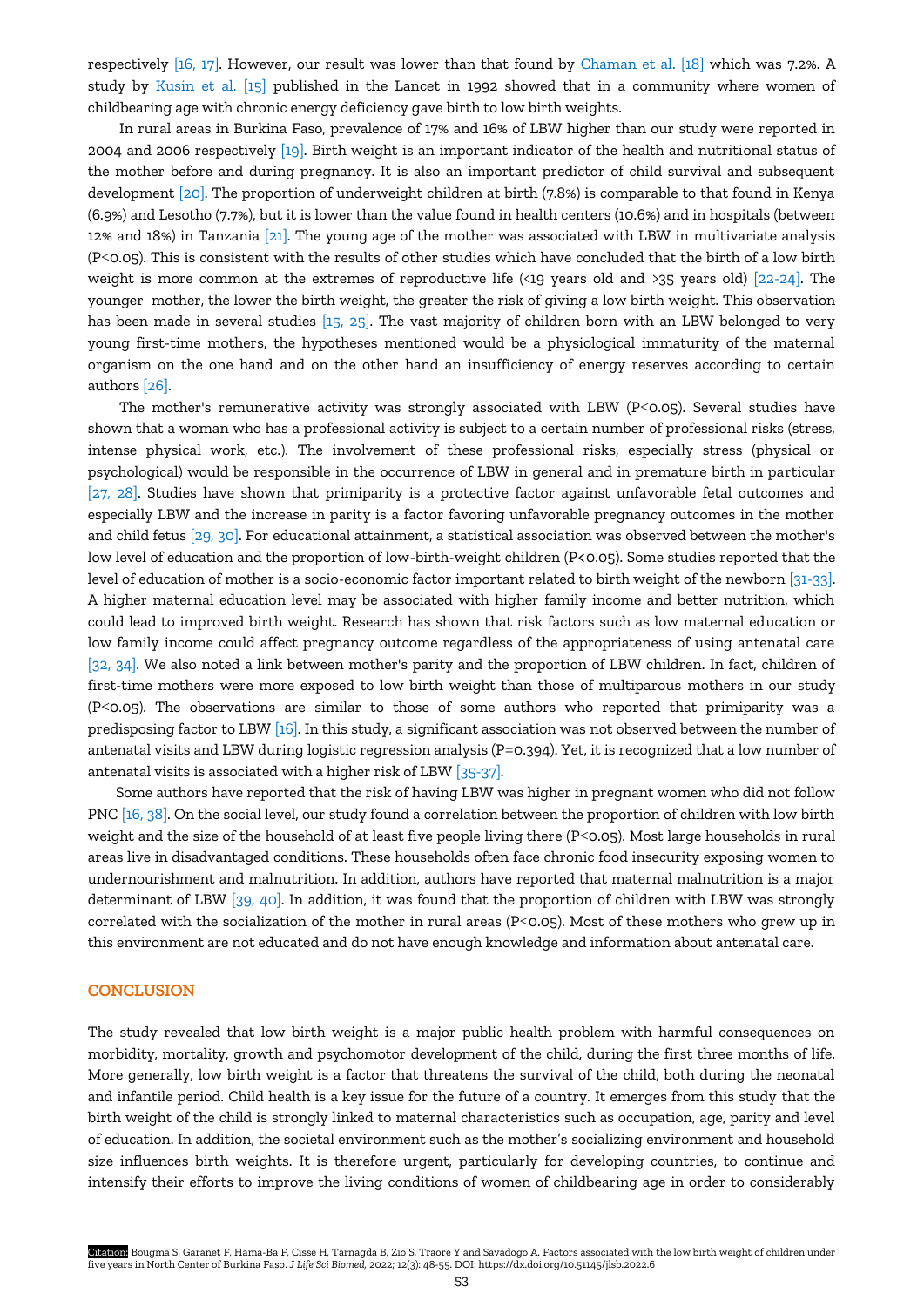reduce low birth weight. To do this, it is essential to focus health interventions at all levels of the system in order to identify LBW problems and to act more for the benefit of maternal and child health.

# **DECLARATIONS**

## **Authors' contributions**

All authors contributed equally to the conception and design of the study.

#### **Competing interests**

The authors declare no conflicts of interests

#### **Consent to publication**

The authors unanimously agree that the information in this manuscript will be taken into account by your journal for publication and confirm that the results of this manuscript have not been published elsewhere.

#### **Acknowledgments**

The authors would like to thank the University Joseph KI-ZERBO for the funding which made it possible to finalize this work. Also, we thank the Institute for Research in Health Sciences (IRSS) for having provided the materials necessary for data collection. We grateful to the Regional Directorate of Health of the North Center and the health district of Kaya for having granted an investigation authorization within the framework of this study and the district of Pissila for their support in the data collection.

# **REFERENCES**

- [1] WHO (World Health Organization). Definitions and recommendations. International statistical classification of diseases. 1979; Vol. 1: 9th revision.
- [2] Wardlaw TM, editor. Low birthweight: country, regional and global estimates. Unicef; 2004[. Google Book](https://books.google.com.tr/books?hl=en&lr=&id=ciHZ-RTA3lQC&oi=fnd&pg=PA1&dq=Lowbirth+weight:+country+regional+and+global+estimates.+New+York:+WHO/UNICEF%3B+2004&ots=tJQJJlgC6m&sig=Jas5uoDAAD5PylUdbV0iaoAGfos&redir_esc=y#v=onepage&q=Lowbirth%20weight%3A%20country%20regional%20and%20global%20estimates.%20New%20York%3A%20WHO%2FUNICEF%3B%202004&f=false)
- [3] Stoll BJ, Hansen N. Infections in VLBW infants: studies from the NICHD Neonatal Research Network. Seminars in perinatology, 2003 Aug 1; 27(4): 293-301[. https://doi.org/10.1016/S0146-0005\(03\)00046-6](https://doi.org/10.1016/S0146-0005(03)00046-6)
- [4] World Health Organization. UNICEF-WHO low birthweight estimates: levels and trends 2000-2015. World Health Organization; 2019. [Article link](https://apps.who.int/iris/bitstream/handle/10665/324783/WHO-NMH-NHD-19.21-eng.pdf) [; Google Scholar](https://scholar.google.com/scholar?hl=en&as_sdt=0%2C5&q=World+HealthOrganization.+UNICEF-WHO.Lowbirthweightestimates%3A+Levels+and+trends+2000-2015.+Geneva%3A+World+HealthOrganization%3B+2019+Licence%3A+CC+BY-NC-SA+3.0+IGO.&btnG=)
- [5] Ballot DE, Chirwa TF, Cooper PA. Determinants of survival in very low birth weight neonates in a public sector hospital in Johannesburg. BMC pediatrics. 2010 Dec; 10(1):1-1[. https://doi.org/10.1186/1471-2431-10-30](https://doi.org/10.1186/1471-2431-10-30) ; PMid: 20444296; PMCid: PMC2885379
- [6] Velaphi SC, Mokhachane M, Mphahlele RM, Beckh-Arnold E, Kuwanda ML, Cooper PA. Survival of very-low-birth-weight infants according to birth weight and gestational age in a public hospital. South African medical journal. 2005 Jul 1;95(7):504-9. <https://hdl.handle.net/10520/EJC68514> ; PMID: 16156449
- [7] Hsiao CC, Tsai ML, Chen CC, Lin HC. Early optimal nutrition improves neurodevelopmental outcomes for very preterm infants. Nutrition reviews. 2014 Aug 1; 72(8):532-40[. https://doi.org/10.1111/nure.12110](https://doi.org/10.1111/nure.12110) ; PMid:24938866
- [8] Dičkutė J, Padaiga Ž, Grabauskas VJ, Nadišauskienė RJ, Basys V, Gaižauskienė A. Maternal socio-economic factors and the risk of low birth weight in Lithuania. Medicina. 2004;40(5):475-82[. https://epublications.vu.lt/object/elaba:4952260/](https://epublications.vu.lt/object/elaba:4952260/)
- [9] Lapillonne A, Griffin IJ. Feeding preterm infants today for later metabolic and cardiovascular outcomes. The Journal of Pediatrics. 2013 Mar 1; 162(3):S7-16[. https://doi.org/10.1016/j.jpeds.2012.11.048](https://doi.org/10.1016/j.jpeds.2012.11.048) ; PMid:23445851
- [10] Hoffman M. Infant mortality rates declining, but still high. Network (Research Triangle Park, NC). 1992 Oct; 13(2):20-3. PMID: [12286080](https://pubmed.ncbi.nlm.nih.gov/12286080/) ; [Google Scholar](https://scholar.google.com/scholar?hl=en&as_sdt=0%2C5&q=%5B44%5D%09Hoffman+M.+Infant+mortality+rates+declining%2C+but+still+high.+NetwRes+Triangle+Park+N+C.+1992+Oct%3B+13%282%29%3A20-3.+PMID%3A+12286080.&btnG=)
- [11] WHO Multicentre Growth Reference Study Group, de Onis M. WHO Child Growth Standards based on length/height, weight and age. Acta Paediatrica. 2006 Apr; 95:76-85[. https://doi.org/10.1111/j.1651-2227.2006.tb02378.x](https://doi.org/10.1111/j.1651-2227.2006.tb02378.x) ; PMid:16817681
- [12] Lechtig A, Klein RE, Daza CH, Read MS, Kahn SG. Effects of Maternal Nutrition on Infant Health: Implications for Action: Report of an International Workshop, Panajachel, Guatemala, March 12–16, 1979. Journal of Tropical Pediatrics. 1982 Dec 1; 28(6):273-86. DOI: <https://doi.org/10.1093/tropej/28.6.273>PMID: 7154155
- [13] Wharton BA. Sorrento studies of birthweight case for international reference data. Acta Pædiatrica. 1985 May; 74:170-9. <https://doi.org/10.1111/j.1651-2227.1985.tb10128.x> ; PMid:2421528.
- [14] Akré J. Infant feeding. The physiological basis. Bulletin of the World Health Organization. 1989 Jan 1; 67:1-08. PMCID[: PMC2491197](https://europepmc.org/article/pmc/pmc2491197)
- [15] Kusin JA, Renqvist UH, Kardjati S, Houtkooper JM. Energy supplementation during pregnancy and postnatal growth. The Lancet. 1992 Sep 12; 340(8820):623-6[. https://doi.org/10.1016/0140-6736\(92\)92168-F](https://doi.org/10.1016/0140-6736(92)92168-F)
- [16] Kangulu IB, Umba EK, Nzaji MK, Kayamba PK. Risk factors for low birth weight in semi-rural areas of Kamina, Democratic Republic of Congo [Facteurs de risque de faible poids de naissance en milieu semi-rural de Kamina, République Démocratique du Congo]. The Pan African Medical Journal. 2014; 17:220. <https://doi.org/10.11604%2Fpamj.2014.17.220.2366> ; PMID[: 25237417](https://pubmed.ncbi.nlm.nih.gov/25237417)
- [17] Feresu SA, Harlow SD, Woelk GB. Risk Factors for Low Birthweight in Zimbabwean Women: A Secondary Data Analysis. PLoS One. 2015;10(6):e0129705-e. <https://doi.org/10.1371/journal.pone.0129705> PMid:26114867 ; PMCid:PMC4482631

Citation: Bougma S, Garanet F, Hama-Ba F, Cisse H, Tarnagda B, Zio S, Traore Y and Savadogo A. Factors associated with the low birth weight of children under five years in North Center of Burkina Faso. *J Life Sci Biomed,* 2022; 12(3): 48-55. DOI: https://dx.doi.org/10.51145/jlsb.2022.6